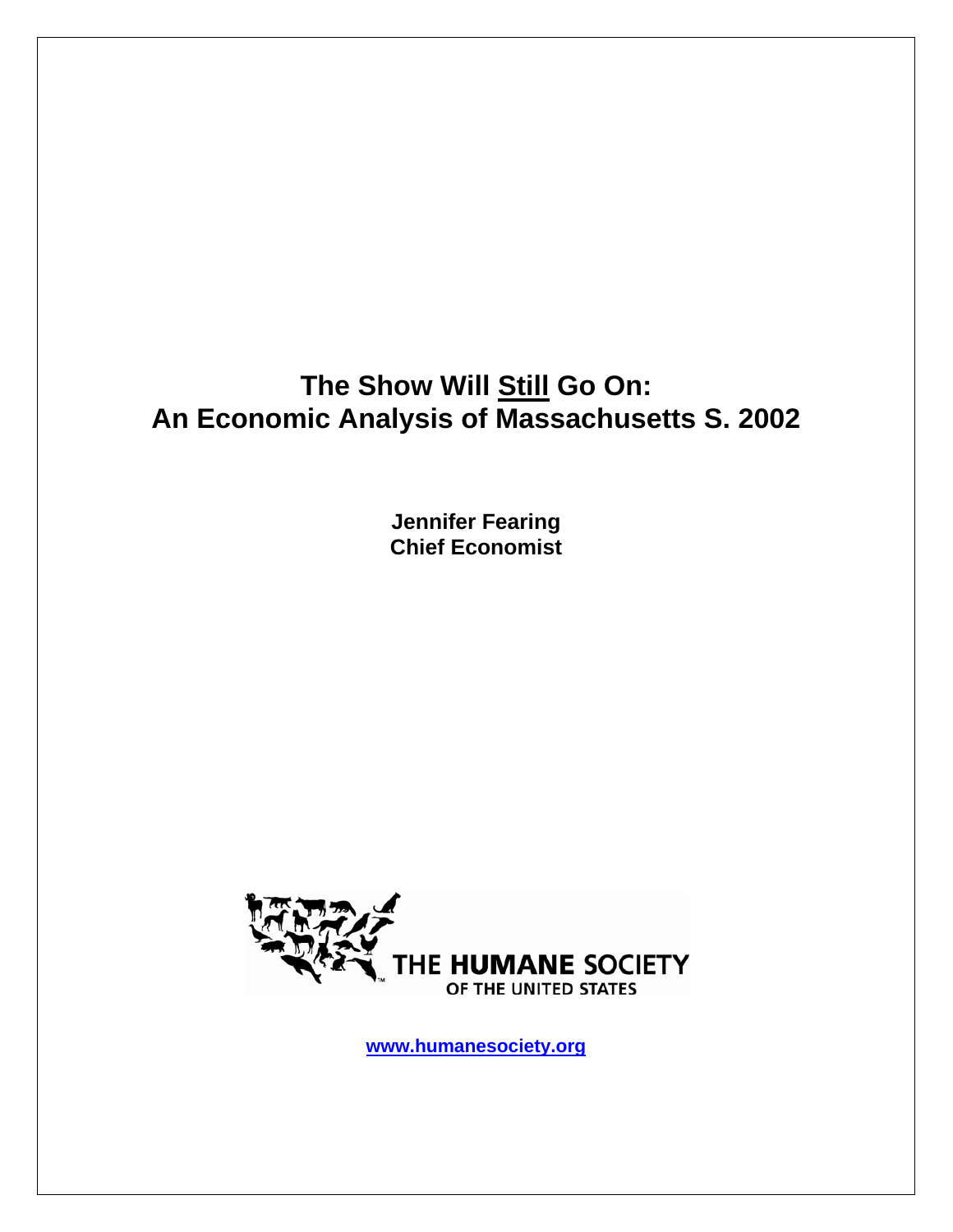### **The Show Will Still Go On: An Economic Analysis of Massachusetts S. 2002**

Jennifer Fearing<sup>1</sup>

Senate Bill 2002 ("S. 2002") seeks to limit the training and restraint devices used

when housing, possessing, or traveling with elephants or at stationary facilities

throughout the state of Massachusetts, and grants exemptions to American Zoo and

Aquarium Association accredited institutions, the Southwick's Zoo, the Forest Park Zoo,

and the Big E in West Springfield. $2$ 

The purpose of this report is to provide insights concerning the economic impact,

if any, of S. 2002's passage. As such, the report will demonstrate the following:

- S. 2002 does not prohibit any amusement event from taking place in the state of Massachusetts.
- If certain events do not take place because parties affected by S. 2002 elect not to tour in the state, and continued demand exists for circus-type amusement events, the market will respond and other events will come to Massachusetts, replacing any lost economic activity.
- Alternatively, local economies within Massachusetts may see improved economic activity if family spending shifts away from touring events owned and operated by non-residents and toward resident events and activities.
- The state will experience no economic loss in the absence of amusements that may choose not to operate in Massachusetts if S. 2002 is enacted.

<sup>1</sup>  $1$  Jennifer Fearing currently serves as Chief Economist of The Humane Society of the United States. From July 1995 through June 2003, she was employed as a professional economist for a national economic research and consulting firm based in Los Angeles. Ms. Fearing's primary responsibilities were to provide economic research and complex damage analysis in the framework of expert witness litigation involving government and commercial entities on antitrust, intellectual property and fraud matters. Her principal fields are applied microeconomics and industrial economics – including the study of markets, consumer and price effects and the strategic behavior of firms. Ms. Fearing holds a Bachelor of Arts in Economics with highest honors from the University of California, Davis and a Master of Public Policy with an emphasis on Business and Government policy from the John F. Kennedy School of Government at Harvard University.

<sup>&</sup>lt;sup>2</sup> State of Massachusetts, Senate No. 2002, "An Act Relating to the Treatment of Elephants," http://www.mass.gov/legis/bills/senate/185/st02/st02002.htm, accessed on October 15, 2007.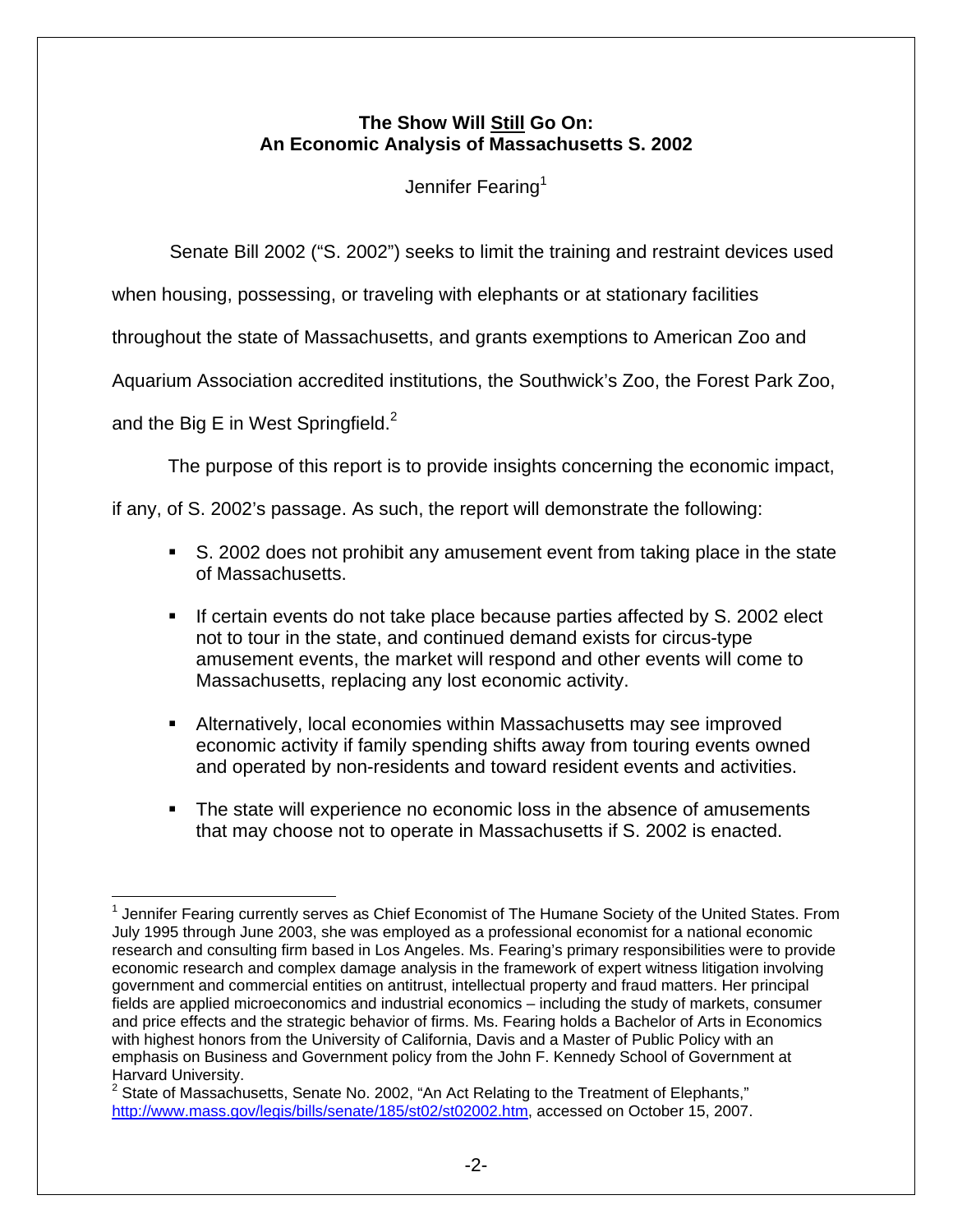#### **The Economics of Events**

The local economic activity generated by an event staged at any one of the arenas or facilities hosting a traveling show or circus featuring elephants derives from four sources: (1) spending to attend the event (e.g., tickets and parking); (2) spending on concession items sold during the event such as popcorn and t-shirts; (3) spending before and after the event on other consumable items like meals or gas; and (4) taxes paid to local government on spending for these three categories. An indirect source of economic activity is any jobs created by this spending. $3$ 

Three important caveats should govern evaluations of the economic activity of such an event. First, spending generated at or by the event can only be considered a benefit to the local economy if the spending would not have taken place in the absence of the event. Second, only that portion of the spending that stays in the local economy can be counted as providing a local benefit. Finally, all benefits must be weighed against the direct and indirect costs (including the opportunity costs) of holding the event. These caveats are routinely ignored by those who favor specific events, namely because their consideration – and thus a complete economic picture – will offset any private gains accruing to the event's owners.

 The most relevant literature for considering the economic impact of performing events is that which deals with the economics of arenas and sports stadiums.<sup>4</sup> Economists roundly agree that these venues do not generate new economic spending

 $^3$  Job quality/types can vary from permanent full- and part-time jobs for residents, temporary jobs for residents and income paid to the show's performers (non-resident full- and part-time).

<sup>&</sup>lt;sup>4</sup> See Exhibit 1 for a brief bibliography of this literature.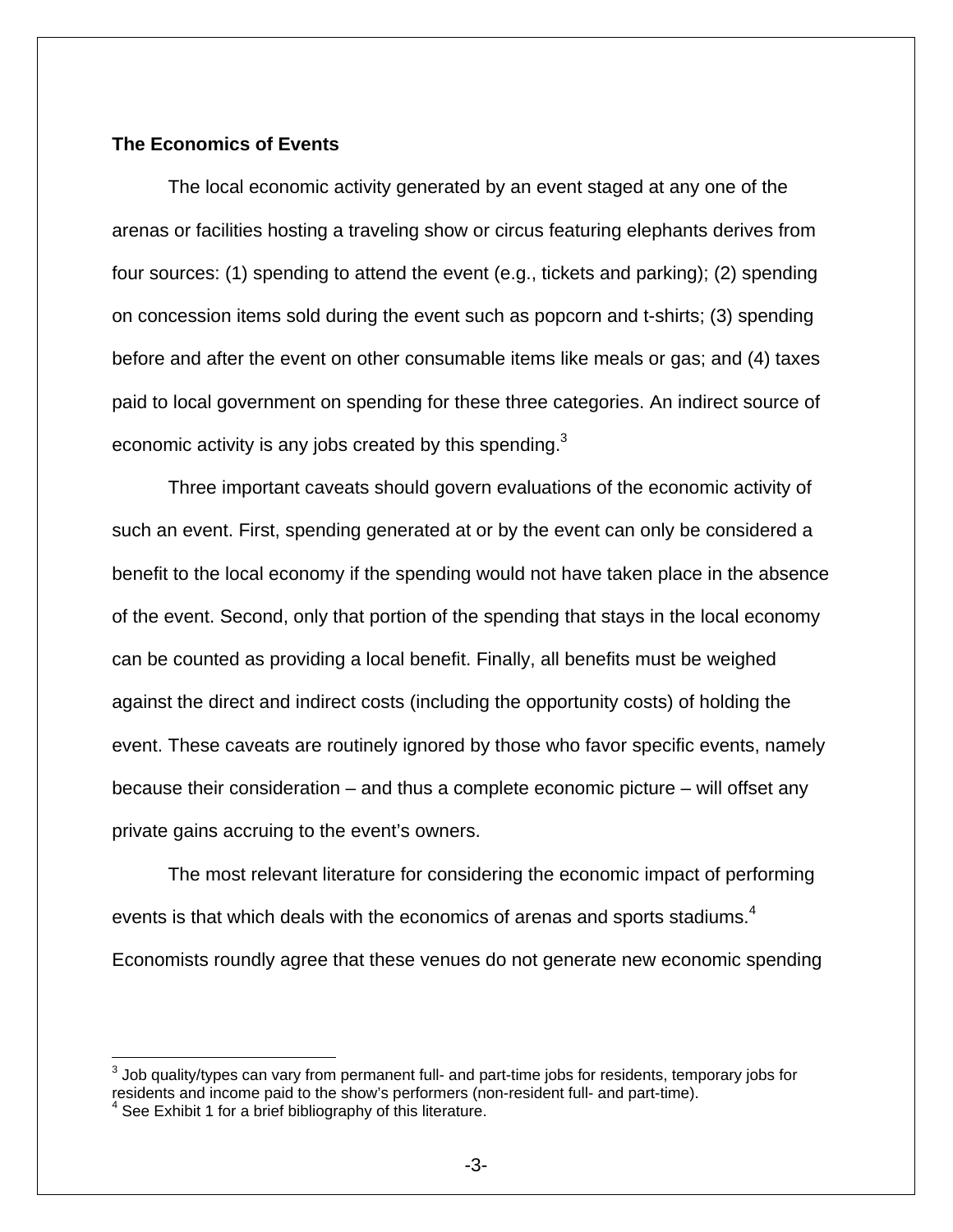in a region – they only redistribute the discretionary spending of families to different owners of capital.<sup>5</sup>

This finding is based on the conclusion – based on dozens, if not hundreds of studies – that arenas and the events staged there do not tend to attract significant proportions of tourists and visitors (e.g., non-residents). Any new economic activity must be generated by new spenders visiting from outside the local area. Without such spending, no additional tax revenue is generated and oftentimes local business owners who operate complementary or substitute efforts in other parts of the region will lose whatever the new venue gains – making it a wash for the region and specifically deleterious to those local businesses not operating in the venue's immediate vicinity.

 All too often, economists have trouble getting this message across to politicians and team owners with the financial and political resources to push through public subsidies to build large-scale sports venues. Proponents often argue that new money is generated, creating jobs and tax revenue. But this stream of thought is problematic from the outset – how is this "new" money generated? Most families have entertainment budgets, and the \$100 they would spend going together to the circus is \$100 that they don't spend on miniature golf or a zoo visit later in the month. Circus or no circus, that \$100 gets spent in the local economy anyway, so the event does not generate any new economic impact. It has simply transferred it. The only way that the loss of a circus electing to discontinue shows in the state would have any economic impact whatsoever

<sup>5</sup> "Academic studies of the economic impact of professional sports facilities... have generally found either no evidence of positive economic benefits, or evidence of a negative economic impact." Coates, Dennis and Brad Humphreys, "Voting on Stadium and Arena Subsidies," March 7, 2002 (http://www.umbc.edu/economics/seminar\_papers/brown\_new.pdf). For a succinct discussion, see also Noll, Roger and Andrew Zimbalist, "Are New Stadiums Worth the Cost?" *The Brookings Review*, Summer 1997, Vol. 15 No. 3, Pages 35-39.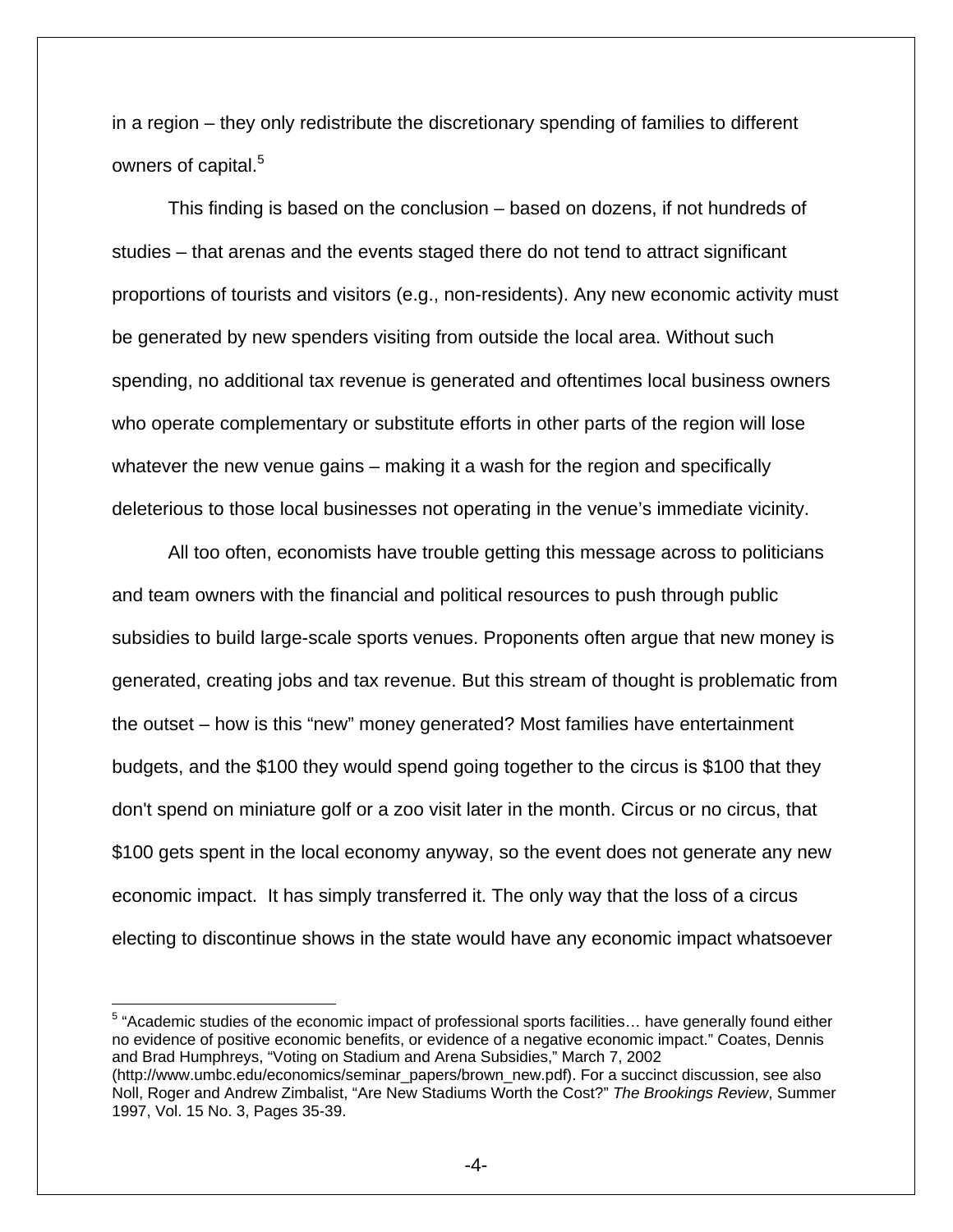is if all the spending associated with the circus event never takes place in the Massachusetts economy at all.<sup>6</sup>

 It might be plausible to argue that the economic activity associated with circus events would evaporate from the region if it turns out that a significant proportion of circus goers are coming into the state to attend the circus from elsewhere. If those tourists are not otherwise attracted to Massachusetts, they may stay in their state and spend their money there. Without data, it is difficult to know for certain, but it is highly unlikely that a significant number of Massachusetts circus goers are out-of-state tourists.<sup>7</sup> Since Ringling Bros. and Barnum & Bailey Circus ("Ringling") itself has scheduled stops this year in Boston, Worcester, Providence and Manchester, cities located within close proximity, it is reasonable to conclude that the willingness to travel for such events is limited to a short distance, and hence that most audiences are made up of residents, not tourists. $8$ 

 Any finding of economic impact relies on an assumption that there is or would be nothing to fill the void left by the traveling shows or circuses exhibiting elephants, should such exhibitors elect not to tour in Massachusetts. But there are many options for Massachusetts residents wishing to entertain their families on a budget comparable to that needed for attendance at circus events. Exhibit 3 lists Massachusetts family

 $^6$  How can a handful of nights of the circus create economic impact if most economists agree that the arena in which the circus operates doesn't? (See, e.g., Reich, Brian, "Baseball and the American City: An examination of public financing and stadium construction in American professional sports, April 30, 2001, http://www.stadiummouse.com, "There is virtually no evidence to demonstrate that such spending has had anything but a negligible impact on employment, tax revenues, and regional income.")

 $7$  The opportunities to attend circus events including wild and exotic remain plentiful. For example, Ringling has three units that travel simultaneously across the country to 44 states and the District of Columbia.<br><sup>8</sup> See Exbil

See Exhibit 2 for a list of 2007 Ringling performance dates in New England.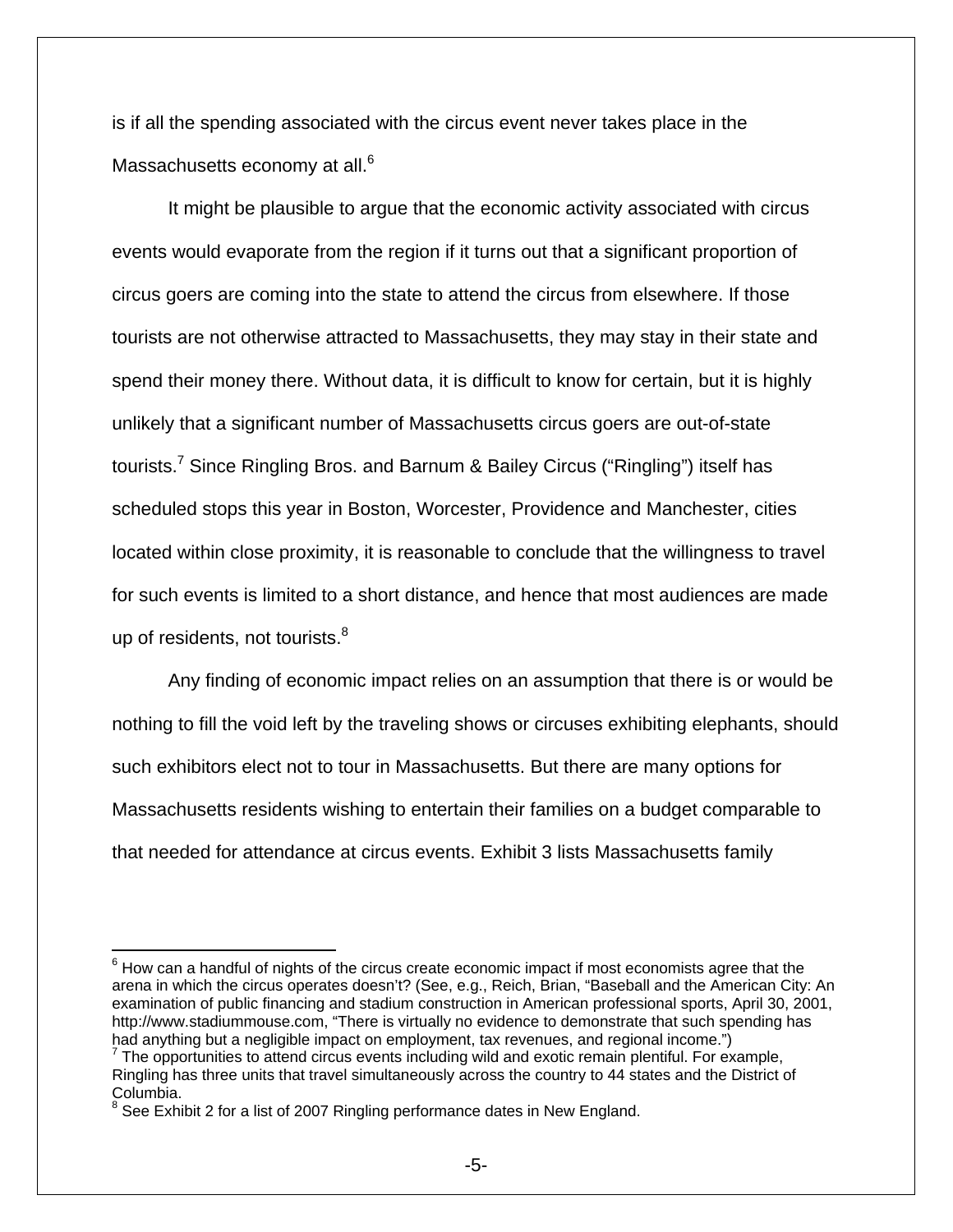attractions and Exhibit 4 provides a 2007-08 family events calendar. There are many venues and events for families in the price range comparable to the circus events.

The owners and performers of traveling shows and circuses performing in Massachusetts do not reside in the state of Massachusetts.<sup>9</sup> When the circus leaves town, it takes its performers and its profits out of the state, thus limiting the economic benefits of such shows to Massachusetts.<sup>10</sup> From an economic perspective, family spending would create more economic impact if spent on local attractions instead of traveling shows. The owners and employees of local amusement and recreation attractions live in Massachusetts and therefore spend their incomes locally, paying sales tax on their purchases and paying income tax to the State.

#### **The Show Will Go On**

1

 S. 2002 does not prohibit any exhibition of or travel with elephants within the state of Massachusetts. The bill bars the possession or use of implements that "may reasonably result in harm to the elephant including, but not limited to, the damage, scarring or breakage of an elephant's skin."<sup>11</sup> The bill limits the use of chains to restrain an elephant, "except if utilized for the shortest amount of time necessary to provide actual medical treatment."12 Passage of S. 2002 would have no direct economic

 $9$  The main circuses that are known to have toured Massachusetts with elephants include: Ringling (based in Vienna, VA), Carson & Barnes (based in Hugo, OK), Cole Bros (based in Deland, FL) and R W Commerford & Son Inc (based in Goshen, CT).

 $10$  Economists refer to this as the "leakage" of funds from a local economy. "The money that stays in the community is taxed over and over again as it is exchanged for goods and services, but the money that flees elsewhere is no longer taxed by the local government." (Marasco, David, PhD, "Leaky Stadiums - Milwaukee's Stadium Experience," http://www.thediamondangle.com/ marasco/ opan/leaky.html)  $11$  State of Massachussetts, Senate No. 2002, "An Act Relating to the Treatment of Elephants,"

http://www.mass.gov/legis/bills/senate/185/st02/st02002.htm, accessed on October 15, 2007. <sup>12</sup> *Ibid.*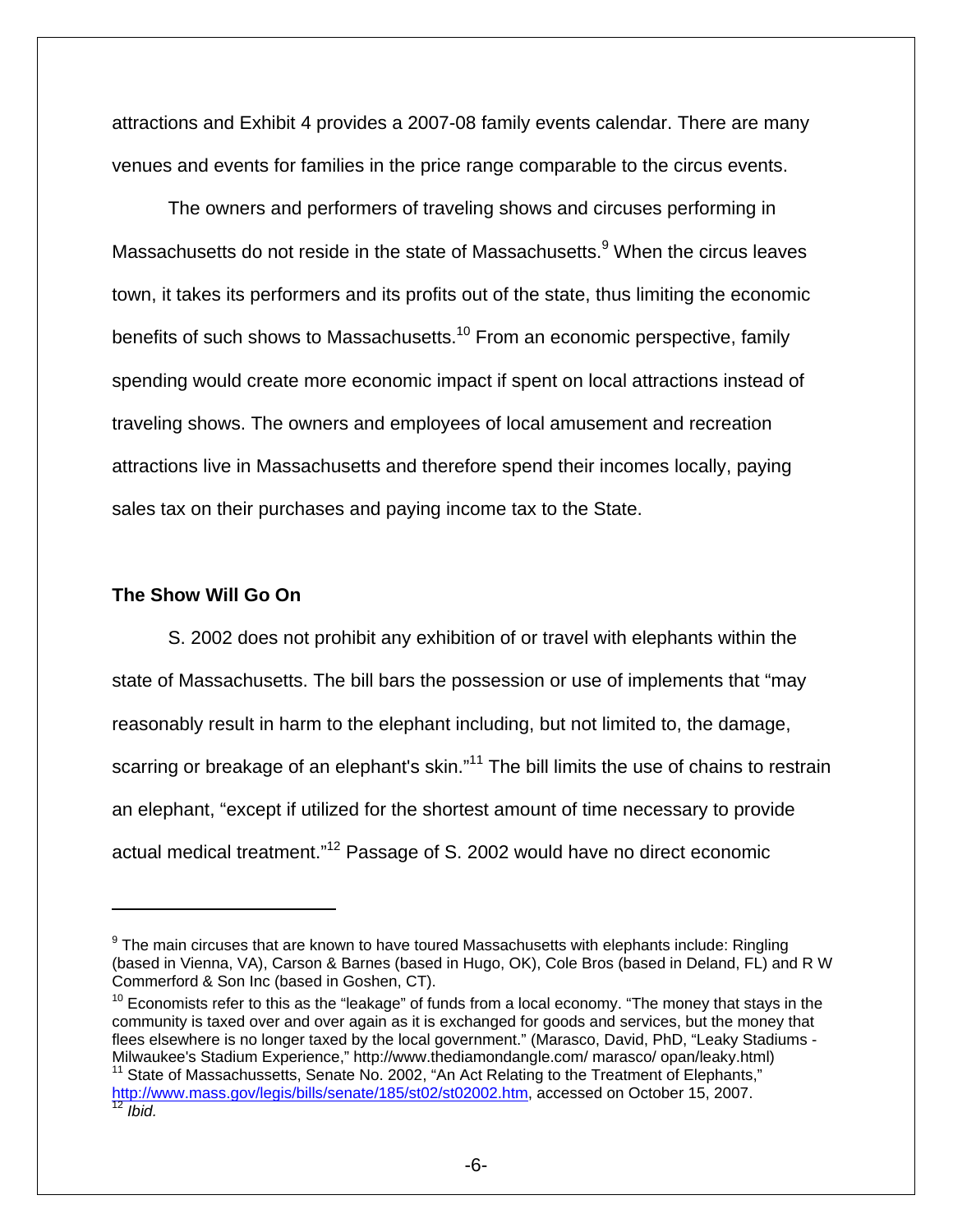consequences for local economies in Massachusetts that presently host traveling or stationary elephant displays, since all that is limited by the bill are training and restraint methods.

 S. 2002 is modest when compared to other policy approaches to elephant displays – approaches which themselves have produced no known adverse economic impacts. To date, 28 municipalities across the country have prohibited the performance or display of wild and exotic animals in circuses and traveling shows within their borders; several of these municipalities are located in Massachusetts.<sup>13</sup> For example, Braintree, Provincetown, Quincy, Revere and Weymouth have passed ordinances prohibiting the exhibition of wild and exotic animals in traveling acts. None of these towns have reported any economic losses as a result of the prohibition. Concern about the public health, safety and animal welfare issues associated with the public display of wild and exotic animals in traveling shows and circuses is growing across the country, with many cities choosing to address the issue through the ordinance process.

 Further, although to date no state has taken the step of banning the public display of wild and exotic animals, there is a trend toward introduction of state legislation that would either prohibit the display of certain species commonly utilized in circuses and traveling shows, or set state-specific standards for how these animals are trained and treated while performing. States like Connecticut, California and Nebraska have held hearings to evaluate the appropriateness of wild and exotic animals as

 $\overline{a}$ 

 $13$  Note that S. 2002 is far less restrictive than these municipal ordinances – not prohibiting any animal act, but limiting the use of specific implements or devices used to train or restrain an elephant.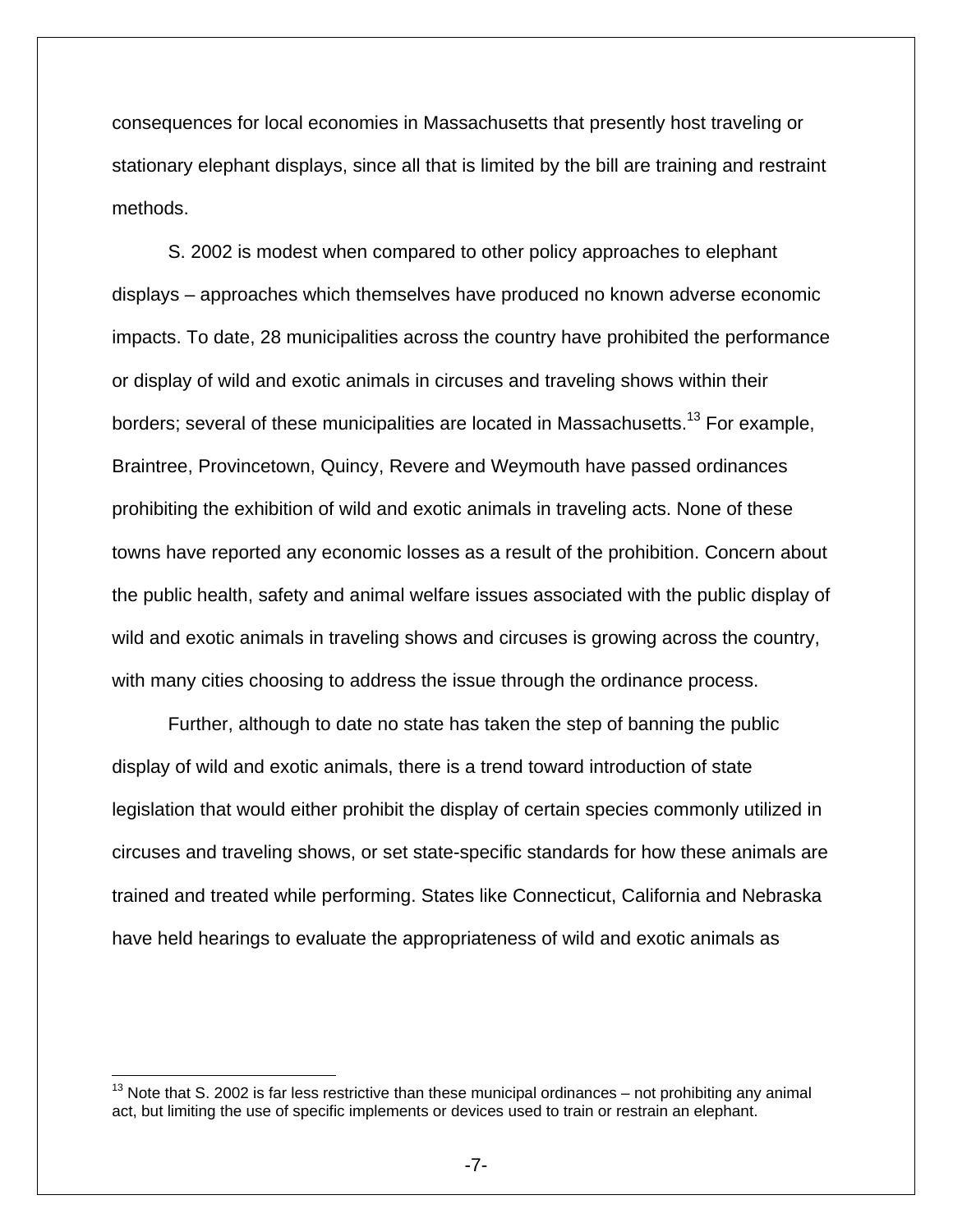performers in traveling entertainment events.<sup>14</sup> And across the Atlantic, in late 2006, the Rural Affairs Minister of Scotland introduced a ban on the exhibition of wild and exotic animals in circuses, after similar legislation passed in England and Wales.<sup>15</sup>

 Circuses featuring only human performers are gaining in popularity across the country. These shows feature acts of human ingenuity, physical prowess, daring and talent. Nearly 30 wild and exotic animal-free circuses perform throughout the United States, seven of which perform in Massachusetts – including Cirque du Soleil, the Big Apple Circus and the Moscow State Circus.

 The most popular of these shows, Cirque du Soleil, describes itself as "based on a totally new concept: a striking, dramatic mix of the circus arts, street entertainment, featuring wild, outrageous costumes, staged under magical lighting and set to original music. With not a single animal in the ring..."<sup>16</sup> Cirque du Soleil reaches audiences across the country, with six traveling and six resident shows. More than 70 million people (including 10 million expected during 2007 alone) have seen a Cirque du Soleil show and since 1984, the shows have made almost 250 stops in nearly 100 cities around the world.17 Cirque du Soleil has been performing in Boston since 2001 and according to Mr. Anick Couture, spokesperson for Cirque du Soleil, the Boston market has been a complete success. Each year the arrival of Cirque du Soleil is met with a growing number of attendees.<sup>18</sup>

 $\overline{a}$ 

 $14$  During the 2006 and 2007 legislative sessions the states of California, Connecticut, Nebraska, New York and Rhode Island introduced and debated legislation addressing the display of wild and exotic animals as well as whether these animals are humanely treated. <sup>15</sup> "Scotland plans circus animal ban," BBC News, March 24, 2006,

http://news.bbc.co.uk/1/hi/scotland/4842912.stm. See also<br>http://edmi.parliament.uk/EDMi/EDMDetails.aspx?EDMID=30065&SESSION=875.

<sup>&</sup>lt;sup>16</sup> http://www.cirquedusoleil.com/CirqueDuSoleil/en/Pressroom/cirquedusoleil/factsheets/cds\_history.htm<br><sup>17</sup> http://www.cirquedusoleil.com/CirqueDuSoleil/en/Pressroom/cirquedusoleil/factsheets/cds\_glance.htm<br><sup>18</sup> Notes fr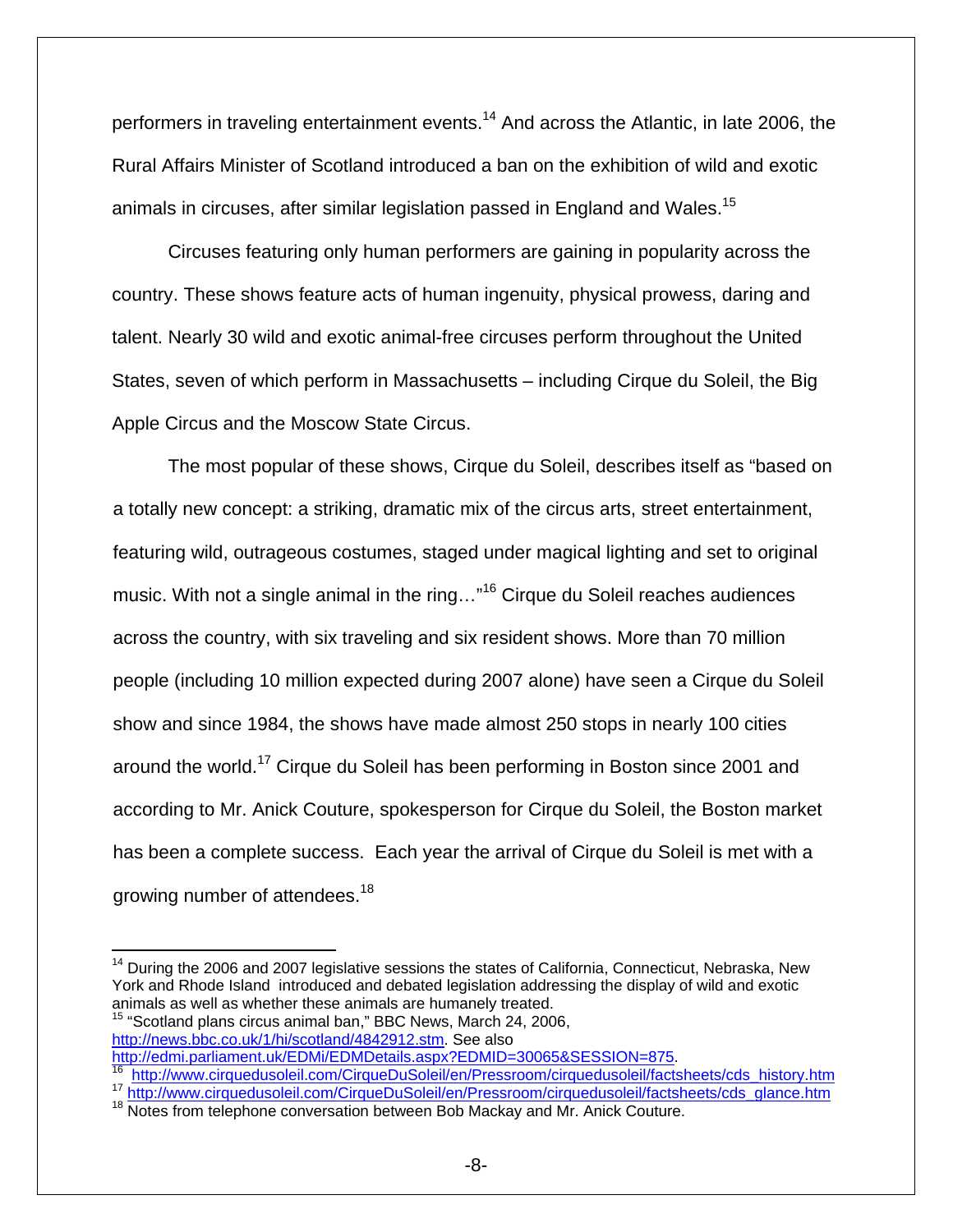The Big Apple Circus was established in 1977 and since 2000 has spent five weeks of each year in Boston. The circus prides itself in only partnering "with animals that have a traditional working relationship with man… We continue to explore and address the needs of our performing animal partners and insist upon sensitivity to quality of life both in and out of the ring for all of our performers."19 The Big Apple Circus stopped touring with elephants in July 2000 and according to a company spokesperson has continued to be successful in Boston, witnessing no observable decline in attendance.<sup>20</sup>

 The animal-free Moscow State Circus made its debut in Braintree in 2005 and according to spokesman Harry Dubsky, attendance was outstanding and the Circus was oversold for both days' performances.<sup>21</sup>

#### **Traditional Circuses Re-think Animal Use**

 There is also evidence to indicate that even the traditional circuses are recognizing the potentially higher profitability resulting from showcasing interesting human acts rather than animal acts. After all, Cirque du Soleil's "Ka" show in Las Vegas is reported to have earned a 35 percent profit margin on its 2005 revenues of \$90 million.<sup>22</sup> Some traditional circuses have already taken the step of dropping animal acts from their shows, while others, in response both to competition and profitability, have changed their strategies to focus less (or not at all) on animal acts. $^{23}$ 

 $\overline{a}$ 

<sup>&</sup>lt;sup>19</sup> See http://theorganization.bigapplecircus.org/AnimalCare/.<br><sup>20</sup> Notes from telephone conversation between Bob Mackay and media spokesperson.<br><sup>21</sup> Notes from telephone conversation between Bob Mackay and Harry Dubsky. and thus financial information is available only from news accounts.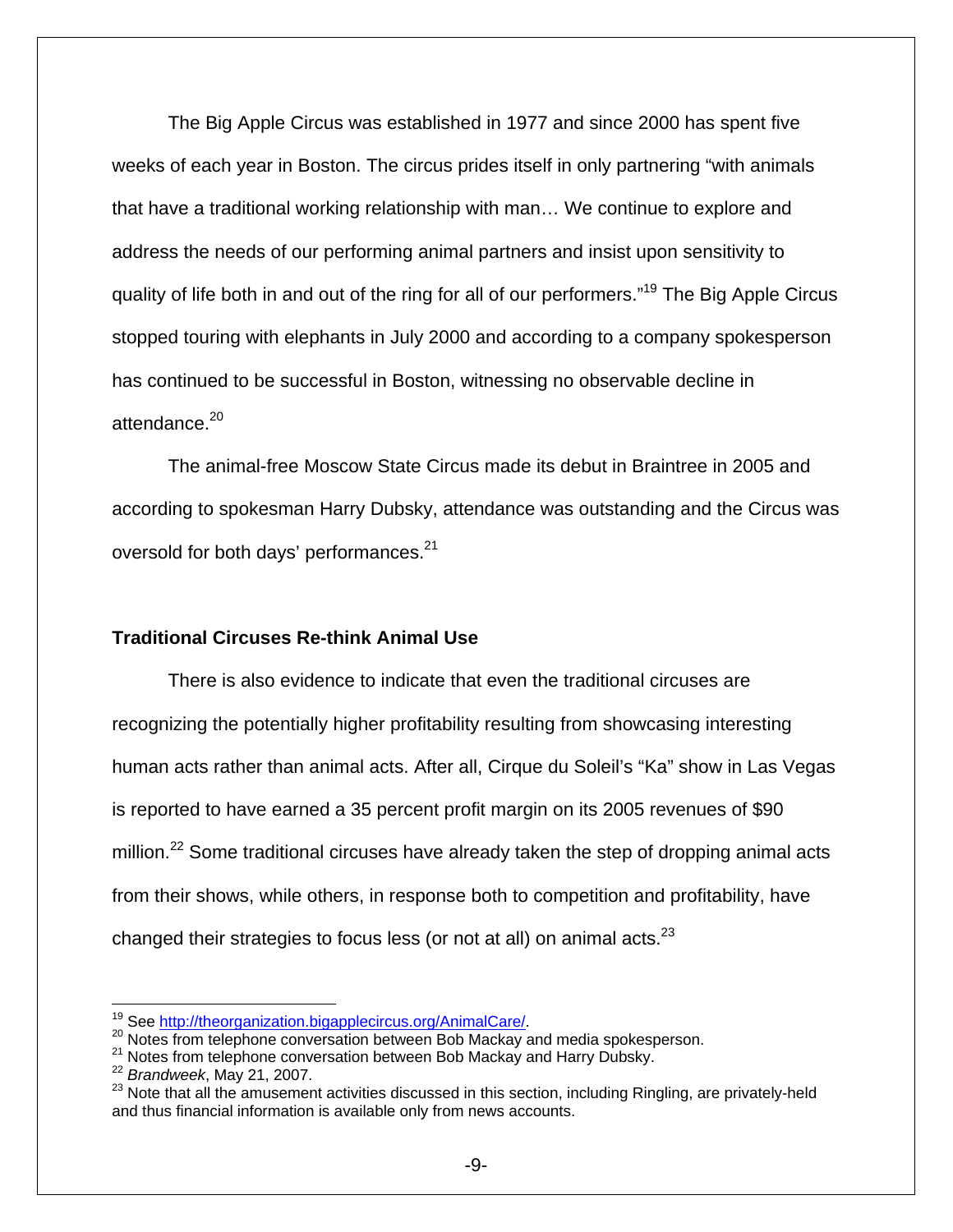In 2005, the Moscow State Circus purchased the rights to the name of Circus Vargas, when the traveling show featuring animal acts "folded up its tent." Circus Vargas was "reborn as an animal-free, Latino-themed one-ring circus" that had its first performance in San Diego, California in mid-October of 2005.<sup>24</sup> The show, delivered entirely in Spanish, features an aerial motorcycle act. Acrobats, trapeze artists, contortionists, daredevil stunt performers, aerialists and clowns round out the show's line up. There are no public reports indicating that the new Circus Vargas is any less popular than when animals were showcased.

 In 2004, the Cole Bros. circus, a 121 year-old traveling show, eliminated its use of elephants, lions and tigers, citing the "expense of meeting animal welfare standards... [as] a losing venture.<sup>"25</sup> The current show focuses on acrobats, a high wire motorcycle team and performers dressed up as comic book movie heroes.<sup>26</sup>

According to a number of media accounts, Cole Bros.' revenue did not suffer for making these changes. A May 2005 article reported that advance ticket sales for the four evening performances in Vineland, New Jersey were the highest amount in the prior five years.<sup>27</sup> This trend was also observed when Cole Bros. traveled to St. Louis, Missouri on its 2005 animal-free tour. Cole Bros. reported that the circus had its "best year... in a long time" and "can put on as good or better show without the exotics." $^{28}$ Cole Bros. observed that children "no longer care much for exotic animals," rather that they appreciate "action... fast moving lights, fast moving music."<sup>29</sup> The leader of the

<sup>&</sup>lt;sup>24</sup> "Circus Vargas reborn as Latino-themed entertainment," North County *Times*, October 7, 2005.<br><sup>25</sup> "Circus reflects changing times; gone are tigers, hello kitty," *The Gazette* (MD), April 27, 2005.

<sup>&</sup>lt;sup>26</sup> According to its web site, Cole Bros. has re-introduced elephants into its 2006 touring show.<br><sup>27</sup> "Circus to launch animal-free show," *The Daily Journal* (NJ), May 17, 2005<br><sup>28</sup> "Send in the clowns, but forget tige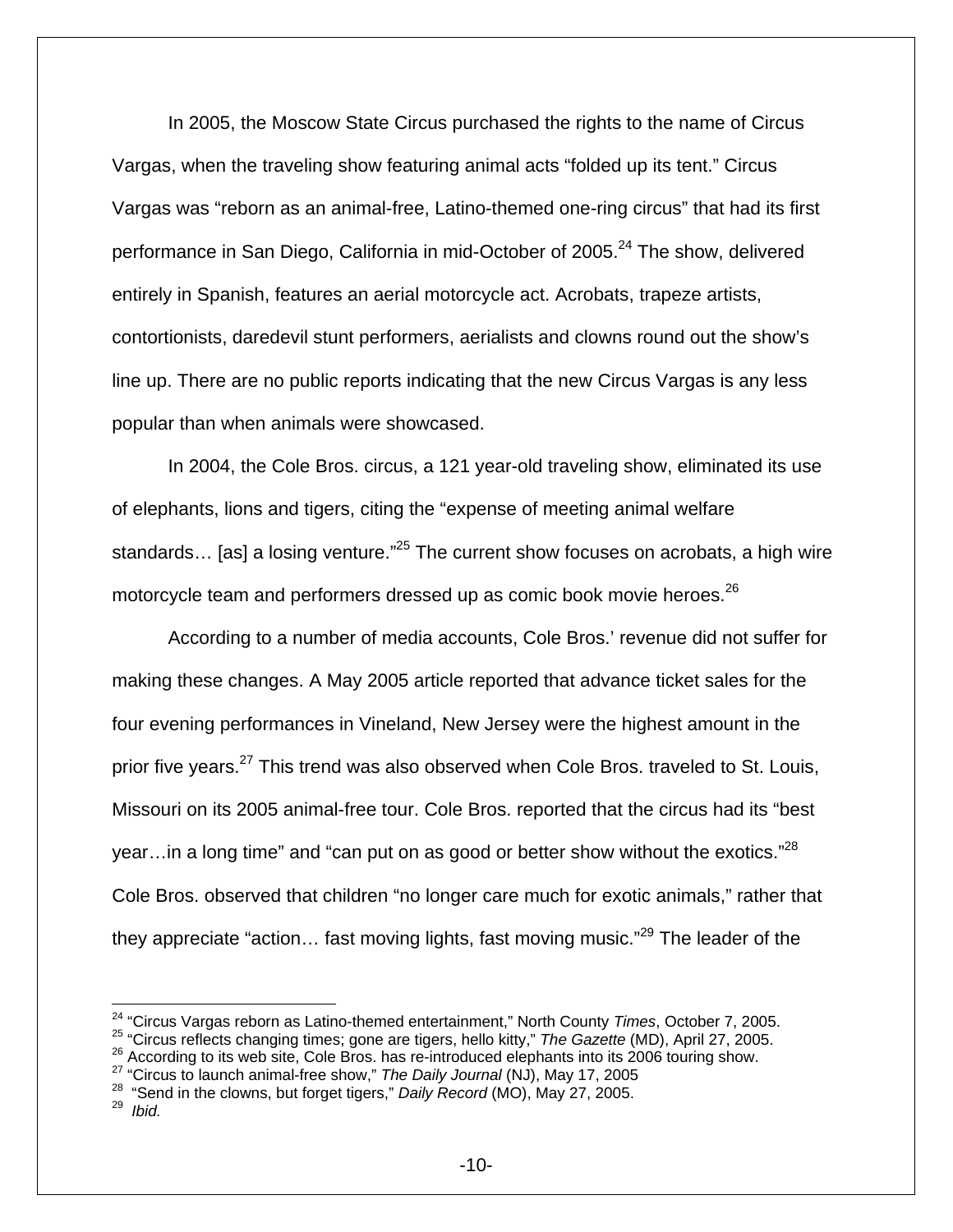local Kiwanis club concurred, stating that "advanced sales for the circus have done well," and that the comic book heroes and other attractions will "appeal to children probably even more than the animals."<sup>30</sup>

 Finally, a *Wall Street Journal* article from mid-2005 described the trend toward branded clown acts, even among the largest circuses. A "headliner clown strategy" emerged in the early 1990s, when "some of America's roughly 40 circus companies started worrying about flat sales. At that time, circuses were generally building their shows around traditional acts like lion tamers and trapeze artists."<sup>31</sup> The circus was facing strong competition, from new traveling children's entertainment shows such as The Wiggles, Barney and Rugrats, resulting in a loss of revenue for the traditional circuses. On the cost side of the ledger, even costly clowns are less expensive to maintain than wild and exotic animals. According to the news account:

…a newborn elephant can cost about \$100,000 to buy, plus annual costs of \$11,000 to feed, \$7,500 to care for, \$7,500 to insure and \$20,000 to transport (Ringling has 22 performing elephants among its three troupes.) By contrast, annual salaries for clown-alley clowns generally run from \$15,000 to \$40,000. For most circuses, roughly 20 percent of the overall budget goes to insurance – and rates for exotic animals have more than doubled in the past five years, according to circus insurer Mitchel Kalmanson.<sup>32</sup>

In response to this cost structure, Ringling and other circuses have reduced the number of animal acts in their shows. According to the *Journal* article, in 1965, Ringling employed 65 such acts; by 1995, that had dropped to 22 and in 2006 it presented just  $16.<sup>33</sup>$ 

<sup>33</sup> *Ibid*.

 $\overline{a}$ 30 *Ibid.*

<sup>&</sup>lt;sup>31</sup> "The Power Clown," *Wall Street Journal*, August 12, 2005.<br><sup>32</sup> *Ibid.*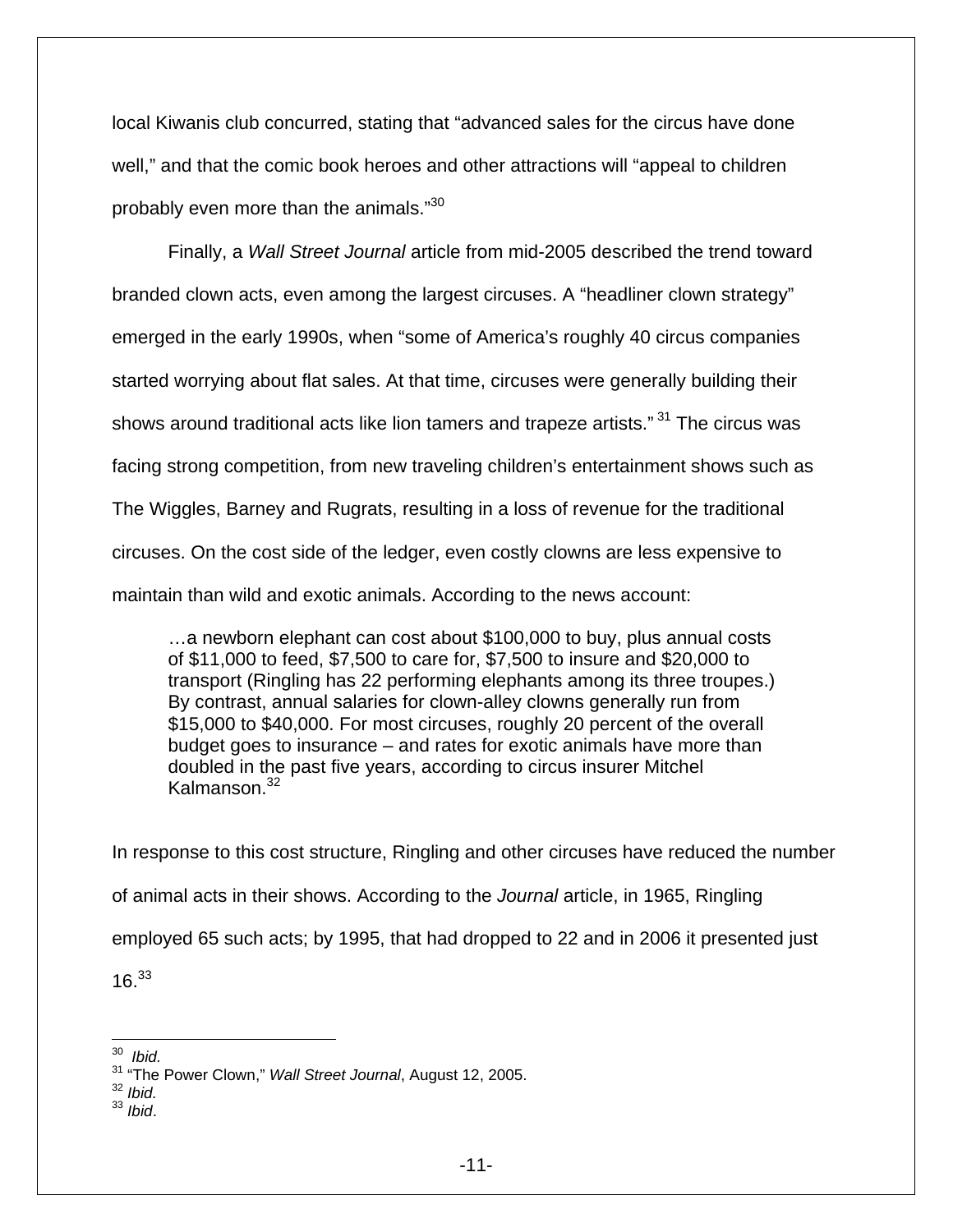It is also worth noting that several circuses have struggled to meet the USDA's minimum care requirements for exhibiting wild and exotic animals. While violations of the Animal Welfare Act may not be economic *per se*, the fundamental failure to provide appropriate care at issue in such cases is invariably tied to the high costs of doing so. Caring for and treating wild and exotic animals properly is an expensive endeavor and one that is not always profitable for the traveling shows. For example, in 2004, the Walker Bros. Circus was fined \$25,000 and lost its elephant exhibition license for five years after admitting to 18 violations of the Animal Welfare Act, including failure to provide veterinary treatment for ailing elephants on several occasions.<sup>34</sup>

If present trends continue, there is no reason to conclude that elephant acts are a necessary component for children's entertainment to be a profitable venture.

#### **Conclusion**

 $\overline{a}$ 

 For all of the reasons discussed herein, Massachusetts will not experience any economic loss associated with passing S. 2002. The bill does not prohibit any amusement vendor from displaying elephants in the state. However, if parties affected by S. 2002 elect not to operate in Massachusetts, spending on similar amusement activities will offset that spending, or else family spending may shift from touring events to resident events and activities – which would lead to a net positive impact as more (or all) of the revenue generated is spent in-state. The departure of any affected parties will create more demand for alternative children's entertainment and there is no shortage of

 $34$  In 2004, the Walker Bros. Circus settled with the U.S. Department of Agriculture on multiple counts of violating the Animal Welfare Act between 2001 and 2002. Among the 18 violations, Walker Bros. was found to have caused physical harm and discomfort to animals and to have failed to provide veterinary care for elephants.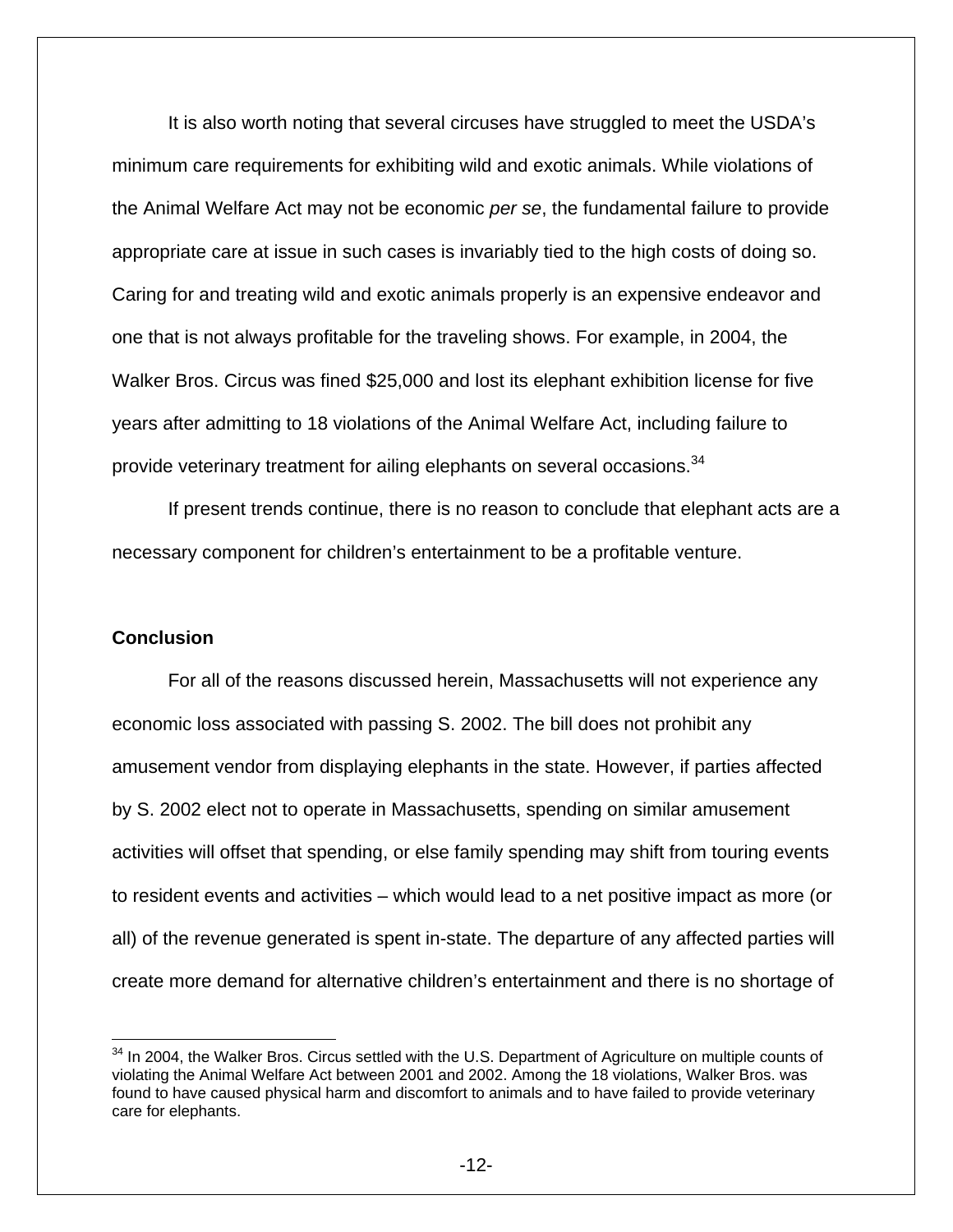shows that would find it profitable to tour in the state or expand their current offerings. The fact that the market – driven by both the increasing demand for non-animal entertainment and the higher costs (and therefore reduced profitability) of animal acts – is moving in the same direction, only further insulates the state from any possible negative economic impact of S. 2002's provisions.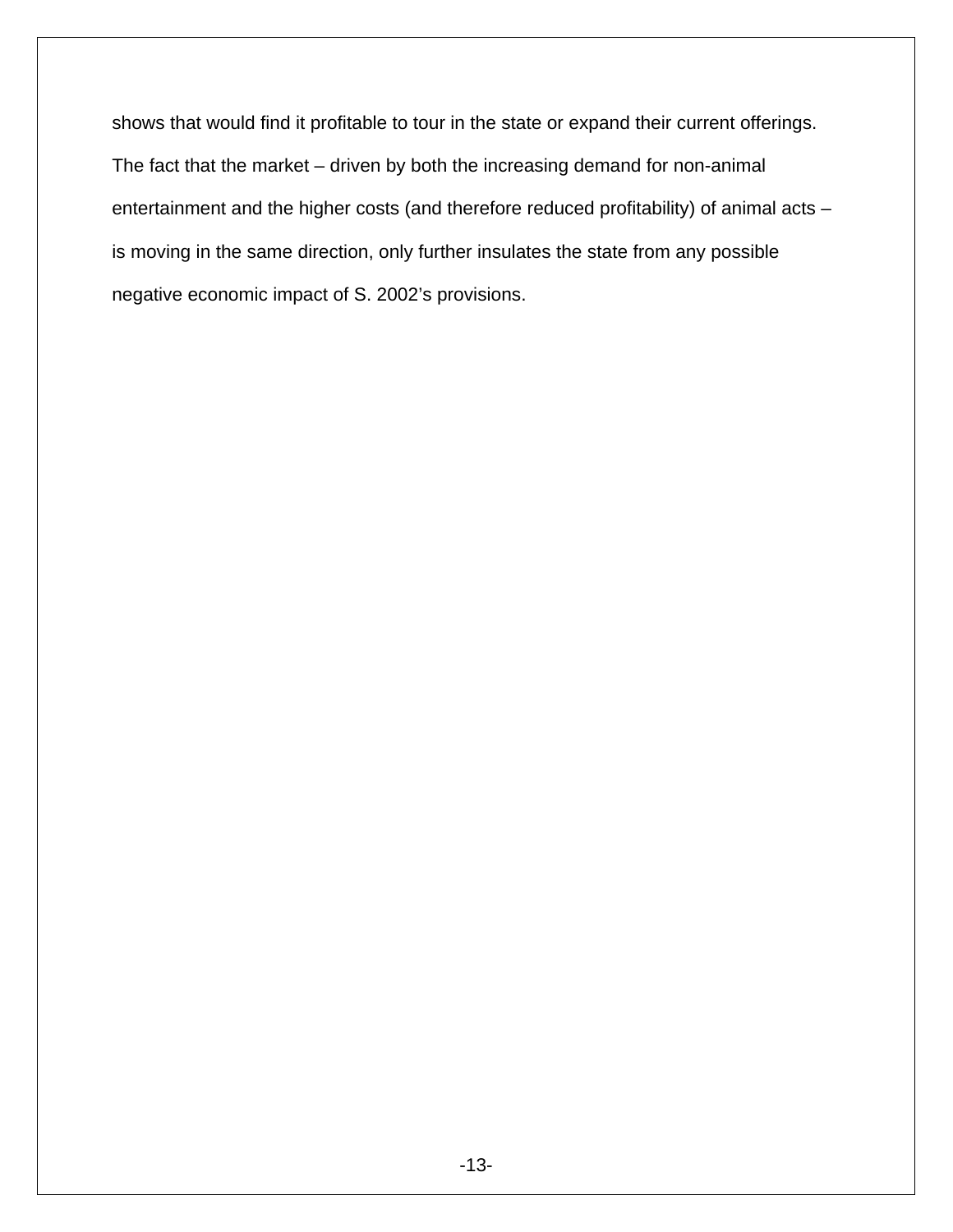## **EXHIBIT 1: ABRIDGED BIBLIOGRAPHY OF SPORTS ECONOMIC LITERATURE**

## **Books**

Baade, Robert Allen, *Stadiums, Professional Sports, and Economic Development: Assessing the Reality*, Detroit: Heartland Institute, 1994.

Baim, Dean V., *The Sports Stadium as a Municipal Investment,* Westport, CT: Greenwood Press, 1994.

Bale, John, *Sport, Space, and the City,* London: Routledge, 1993.

Bale, John and Olof Moen, eds., *The Stadium and the City*, Keele University Press, 1996.

Bast, Joseph L., *Sports Stadium Madness: Why it Started: How to Stop It*, Chicago: Heartland Institute, 1998.

Betzold, Michael and Ethan Casey, *Queen of Diamonds: The Tiger Stadium Story*, Northmont Publishing Company, Inc. West Bloomfield. IL, 1997.

Cagan, Joanna, *Field of Schemes: How the Great Stadium Swindle Turns Public Money into Private Profit*, Monroe, ME.: Common Courage Press, 1998.

Danielson, Michael N., *Home Team: Professional Sports and the American Metropolis*, Princeton, NJ: Princeton University Press, 1997.

Euchner, Charles C., *Playing the Field: Why Sports Teams Move and Cities Fight to Keep Them*, Baltimore, MD: Johns Hopkins University Press, 1994.

Johnson, Arthur T., *Minor League Baseball and Local Economic Development*, Chicago: University of Illinois Press, 1995.

Kern, William S., ed., *The Economics of Sports*, Kalamazoo, MI: W.E. Upjohn Institute for Employment Research, 2000.

Klobuchar, Amy, *Uncovering the Dome*, Prospect Heights, IL: Waveland Press, 1982.

Noll, Roger G., and Andrew Zimbalist, eds., *Sports, Jobs, and Taxes: The Economic Impact of Sports Teams and Stadiums*, Washington, DC: Brookings Institution, 1997.

Quirk, James, and Rodney D. Fort, *Pay Dirt: The Business of Professional Team Sports*, Princeton, NJ: Princeton University Press, 1992, 1997 update.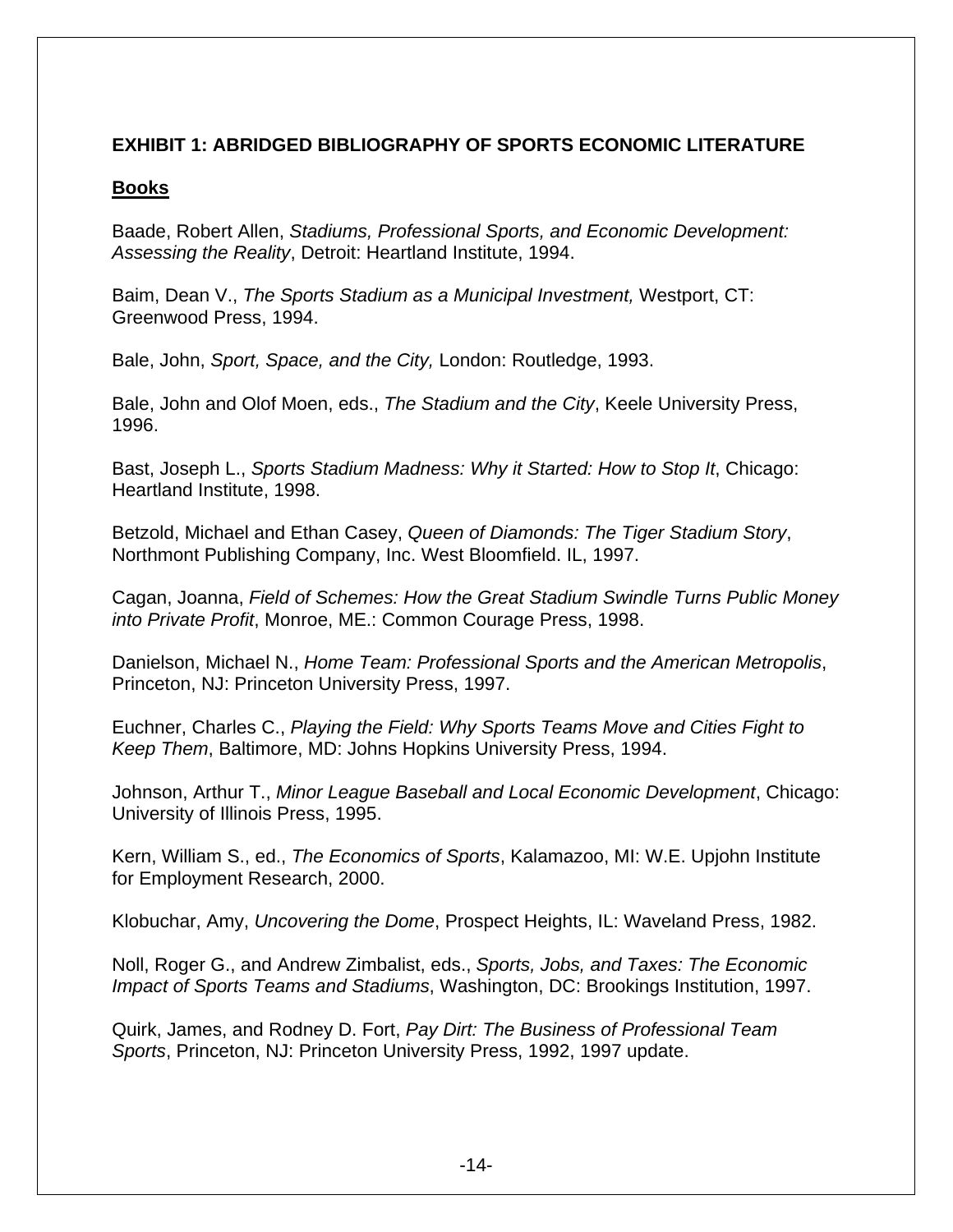Quirk, James, and Rodney D. Fort, *Hard Ball: The Abuse of Power in Pro Team Sports*, Princeton, NJ: Princeton University Press, 1999.

Rafool, Mandy, *Playing the Stadium Game: Financing Professional Sports Facilities in the 90s*, Legislative Finance Paper, Denver: National Conference of State Legislatures, 1997.

Rich, Wilbur, ed., *The Economics and Politics of Sports Facilities*, Quorum Books. Westport, Conn. 2000.

Richmond, Peter, *Ballpark: Camden Yards and the Building of an American Dream*, New York: Simon & Schuster, 1993.

Riess, Stephen, *City Games*, Chicago: University of Illinois Press, 1989.

Rosentraub, Mark S., *Major League Losers: The Real Cost of Sports and Who's Paying for It*, New York: Basic Books, 1997.

Scully, Gerald, *The Market Structure of Sports*, Chicago: The University of Chicago Press, 1995.

Shropshire, Kenneth L., *The Sports Franchise Game: Cities in Pursuit of Sports Franchises, Events, Stadiums, and Arenas*, Philadelphia: University of Pennsylvania Press, 1995.

Weiner, Jay, *Stadium Games: Fifty Years of Big League Greed and Bush League Boondoggles*, Minneapolis: University of Minnesota Press, 2000.

Whitford, David, *Playing Hardball: The High-Stakes Battle for Baseball's New Franchises*, New York: Doubleday, 1993.

Zimmerman, Dennis, *Tax-exempt Bonds and the Economics of Professional Sports Stadiums,* Washington, DC: Congressional Research Service, 1996.

Zimbalist, Andrew S., *Baseball and Billions: A Probing Look Inside the Big Business of Our National Pastime*, New York: Basic Books, 1992.

Zukin, Sharon, *The Culture of Cities,* Blackwell Publishers, 1995.

## **Articles**

Baade, Robert A., "Professional Sports as Catalysts for Metropolitan Economic Development," *Journal of Urban Affairs*, 1996, 18 (No. 1): 1-17.

Baade, Robert A. and Richard F. Dye, "Sports Stadiums and Area Development: A Critical Review," *Economic Development Quarterly*, August, 1988, 2 (No. 3): 265-275.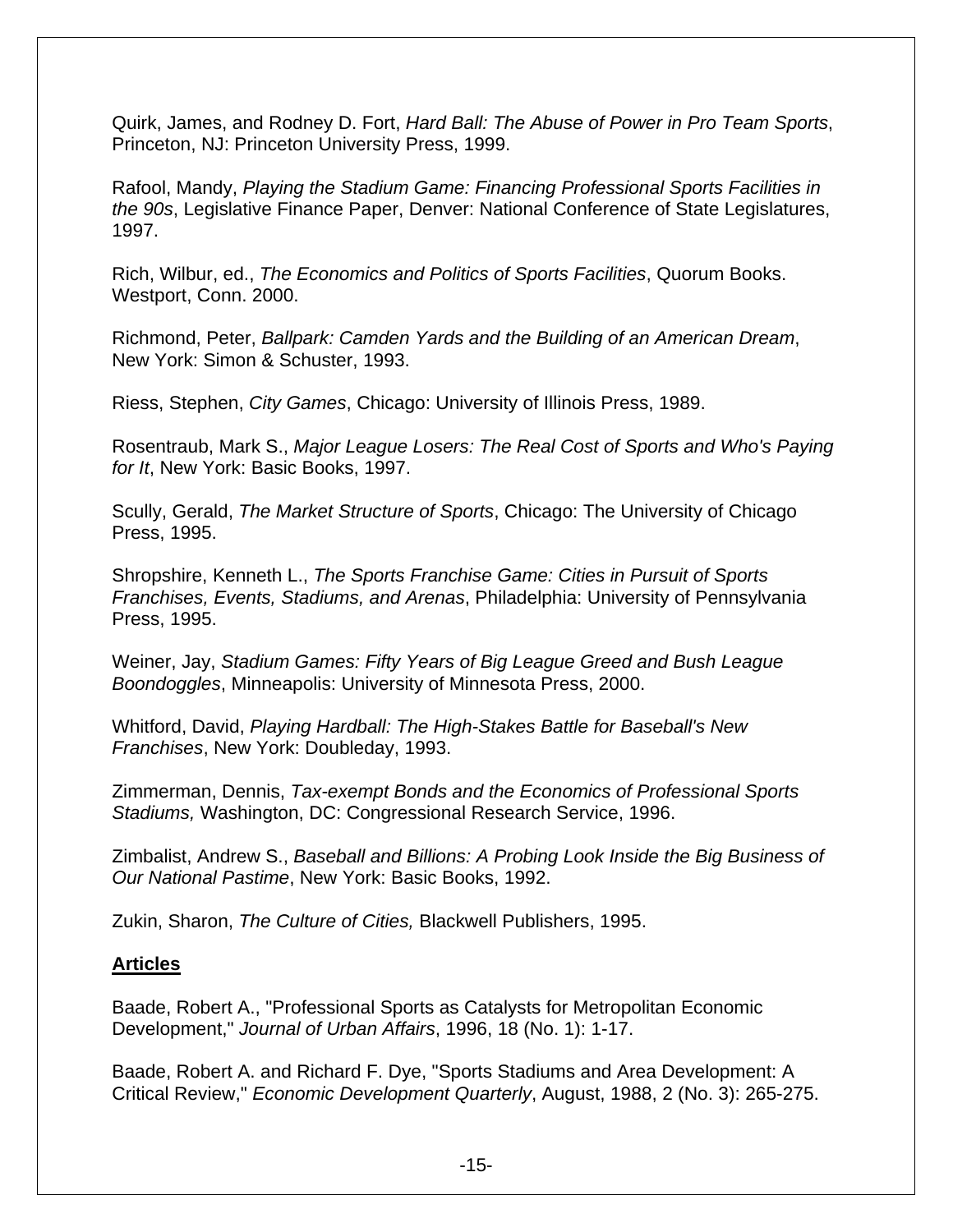Bagli, Charles V., "Bronx Offers Stadium Plan for Keeping Team," *New York Times*, 28 Sep. 1998.

Barnes, Tom, "Plan B: The Starting Gate; Stadium-Convention Center Projects Offer Tourism Venture," *Pittsburgh Post-Gazette*, 10 Mar. 1998: A1.

Bast, Joseph L., "Stop Stadium Madness: Why It Started, How to Stop It." Heartland Policy Study, February 23, 1998, Heartland Institute. Available online at http://www.heartland.org/pdf/madness.pdf.

Bernstein, Mark F., "Sports Stadiums Boondoggle; Building hopes in the City," *The Public Interest,* 22 June 1998: 45.

Chema, Thomas V., "When Professional Sports Justify the Subsidy," *Journal of Urban Affairs*, 1996, 18 (No. 1): 19-22.

Cooper, Matthew Gary Cohen, and Jim Lynn, "If you build it... They might not come. Why big projects don't always yield big benefits," *U.S. News & World Report,* Jun 24, 1991: 26-28.

Horrow, Rick, "Public/Private Partnerships and Sports Facilities," *Tennessee's Business,* 1996, 7 (No. 1-2): 25-30.

Horrow, Richard, "Sports Stadiums and other Entertainment Investments Are Good Business for Cities and States," Statement Before Senate Judiciary Committee - June 22, 1999.

Johnson, Arthur T. and Allen Sack, "Assessing the Value of Sports Facilities: The Importance of Noneconomic Factors," *Economic Development Quarterly*, November 1996, 10 (No. 4): 369-81.

Lowenstein, Ronnie, et al., "Double Play: The Economics and Financing of Stadiums for the Yankees and Mets," New York Independent Budget Office: Fiscal Brief, April 1998.

Lowenstein, Ronnie, et al., "Home Base for Mets and Yankees Fans," New York Independent Budget Office: Fiscal Brief, September 28, 1998.

Lowenstein, Ronnie, et al., "Public Financing of Professional Baseball Stadiums," New York Independent Budget Office: Testimony, June 11, 1998.

McGraw, Dan, "Playing the Stadium Game," *US News and World Report*, June 3: 46- 51.

Noll, Roger, "Are New Stadiums Worth the Cost?" *The Brookings Review* 15 (No. 3): 35-39.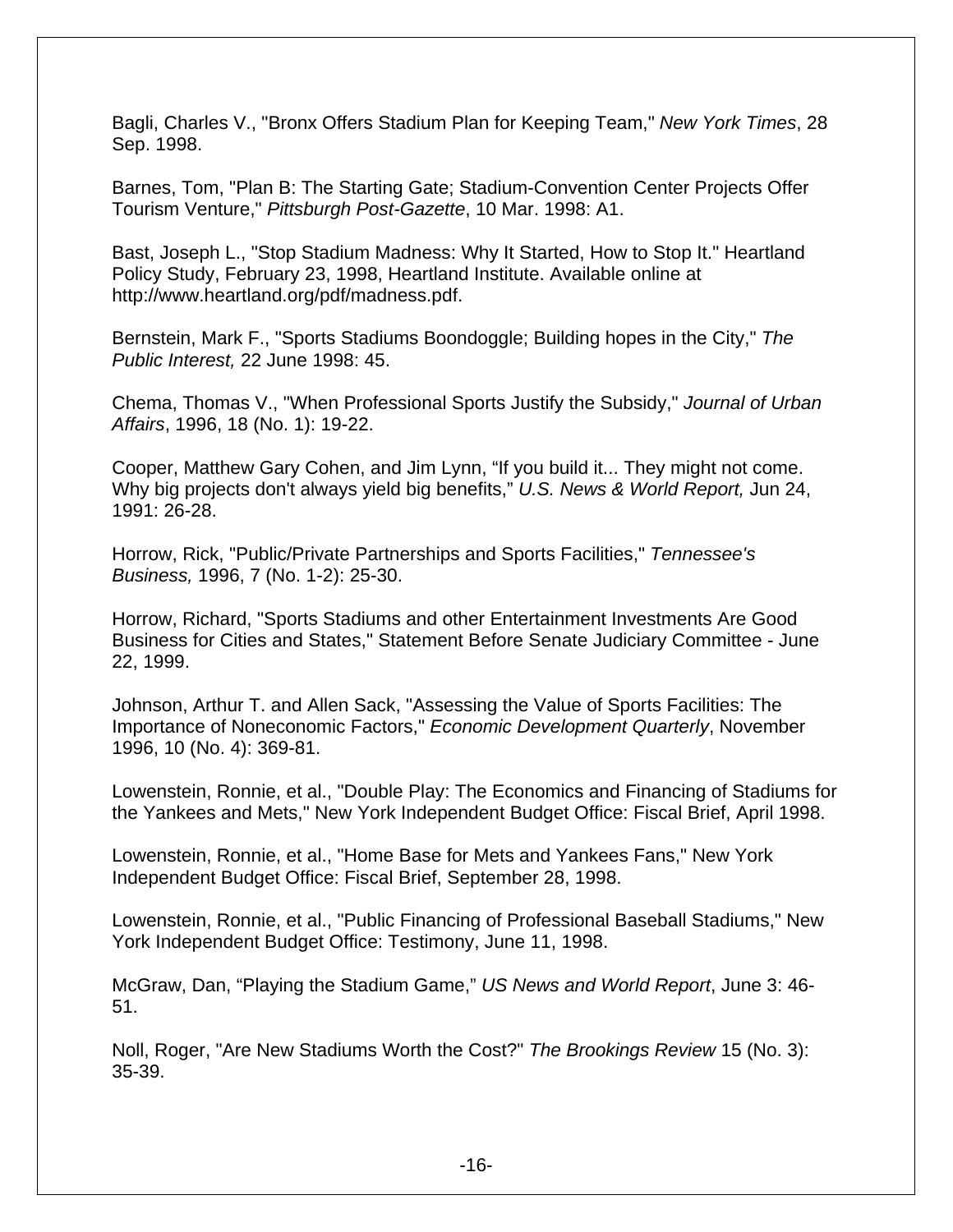Noll, Roger and Andrew Zimbalist, "Sports, Jobs, and Taxes," *The Brookings Review*, Summer 1997, 15 (No.3): 1-7.

Rosentraub, Mark S., "Does the Emperor Have New Clothes?" *Journal of Urban Affairs,* 1996, 18 (No 1): 23-31.

Rosentraub, Mark S., David Swindell, Michael Przybylski, and Daniel R. Mullins, "Sport and Downtown Development Strategy: If You Build It, Will Jobs Come?" *Journal of Urban Affairs*, 1994, 16 (No 3): 221-239.

Regan, Thomas H., "A Study of the Economic Impact of the Denver Broncos Football Club on the Denver, Colorado Metropolitan Economy." EED Dissertation, University of Northern Colorado. DAI-A 54/04, page 1451.

Sickman, Phillip. 1995. Sports Pork: The American Enterprise. 6:3, 80-82.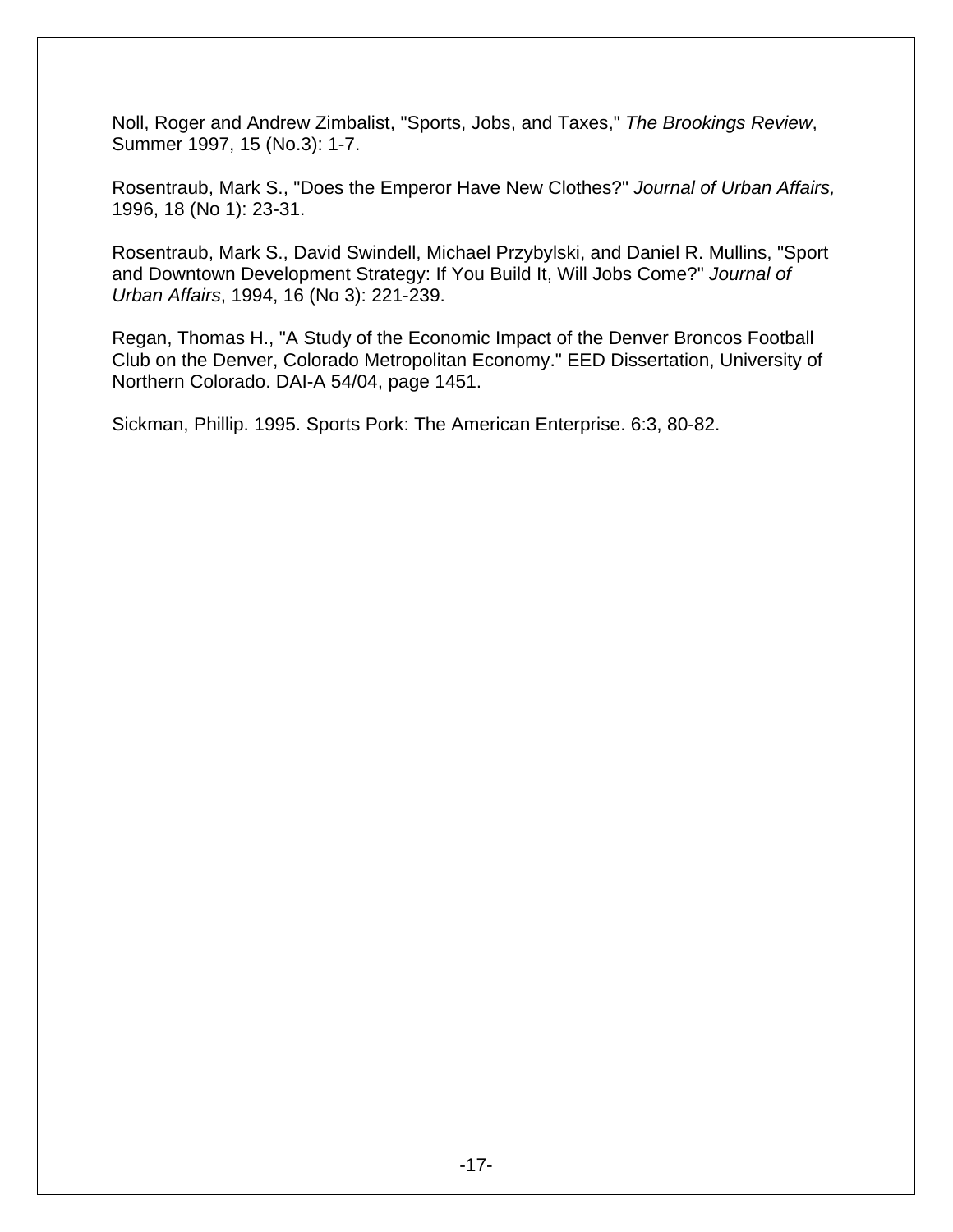# **EXHIBIT 2: 2007 RINGLING SHOWS IN NEW ENGLAND**

| City           | <b>Performance Dates</b> | Miles from Boston |
|----------------|--------------------------|-------------------|
| Boston, MA     | October 5-14, 2007       |                   |
| Worcester, MA  | May 3-6, 2007            | 47                |
| Providence, RI | May 2-6, 2007            | 50                |
| Manchester, NH | October 17-21, 2007      | 53                |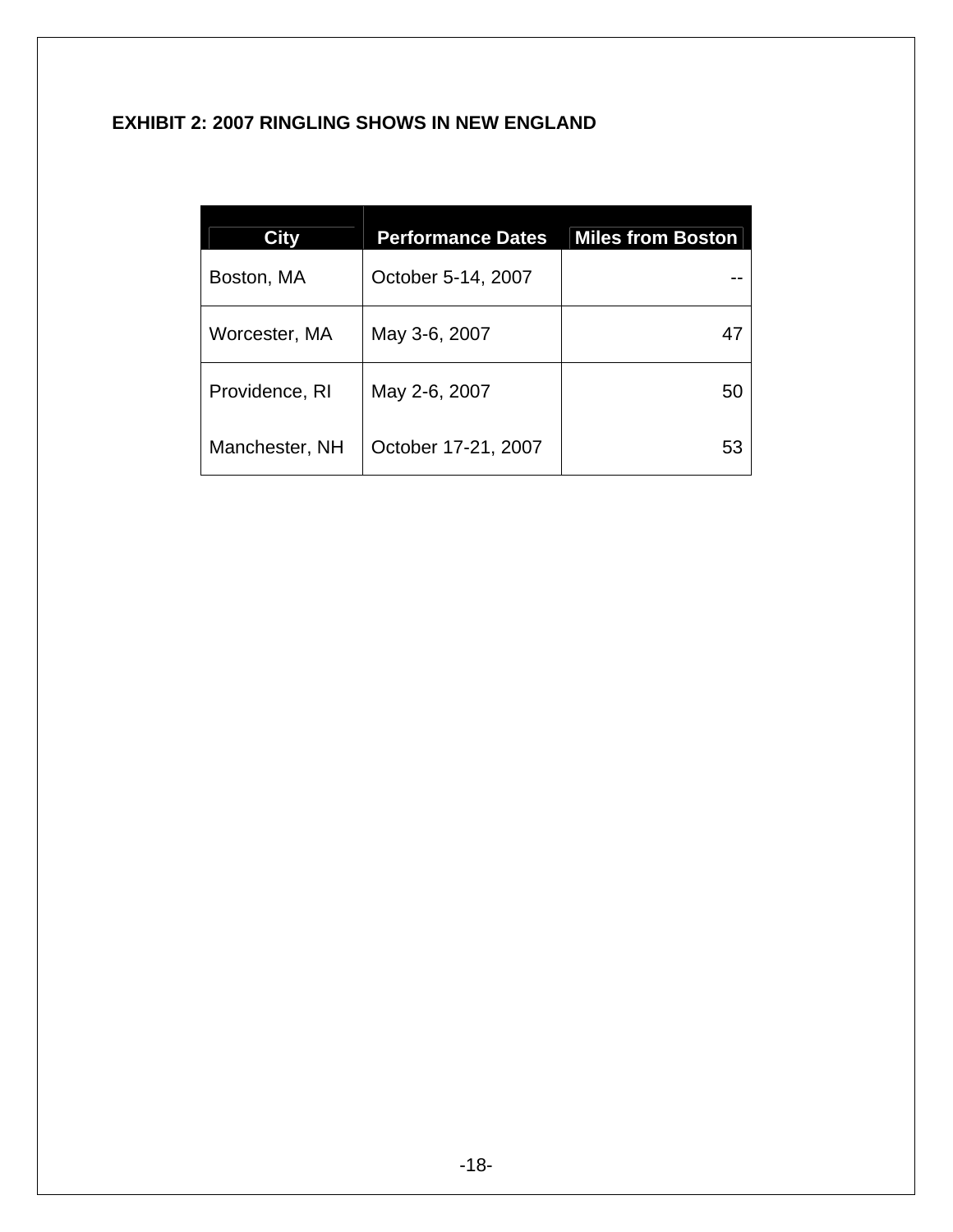# **EXHIBIT 3: FAMILY ACTIVITIES IN MASSACHUSETTS**

| <b>Place</b>                           | <b>Entry Fees for</b><br><b>Family of Four</b> |
|----------------------------------------|------------------------------------------------|
| Capron Park Zoo, Attleboro             | $$11.00 - 22.00$                               |
| Boston Children's Museum, Boston       | Free - \$40.00                                 |
| <b>Buttonwood Park Zoo</b>             | \$16.50 - 24.00                                |
| Cider Hill Farms, Amesbury             | Free                                           |
| Discovery Museums, Acton               | Free - \$52.00                                 |
| EcoTarium, Worcester                   | Free - \$24.00                                 |
| Franklin Park Zoo, Boston              | Free - \$44.00                                 |
| Museum of Science, Boston              | Free - \$100.00                                |
| New England Aquarium, Boston           | \$43.80 - 75.80                                |
| Salem Willows, Salem                   | Free                                           |
| Six Flags New England, Springfield     | \$199.96                                       |
| Southwick's Zoo, Mendon                | Free - \$60.00                                 |
| Walter D. Stone Memorial Zoo, Stoneham | Free - \$32.00                                 |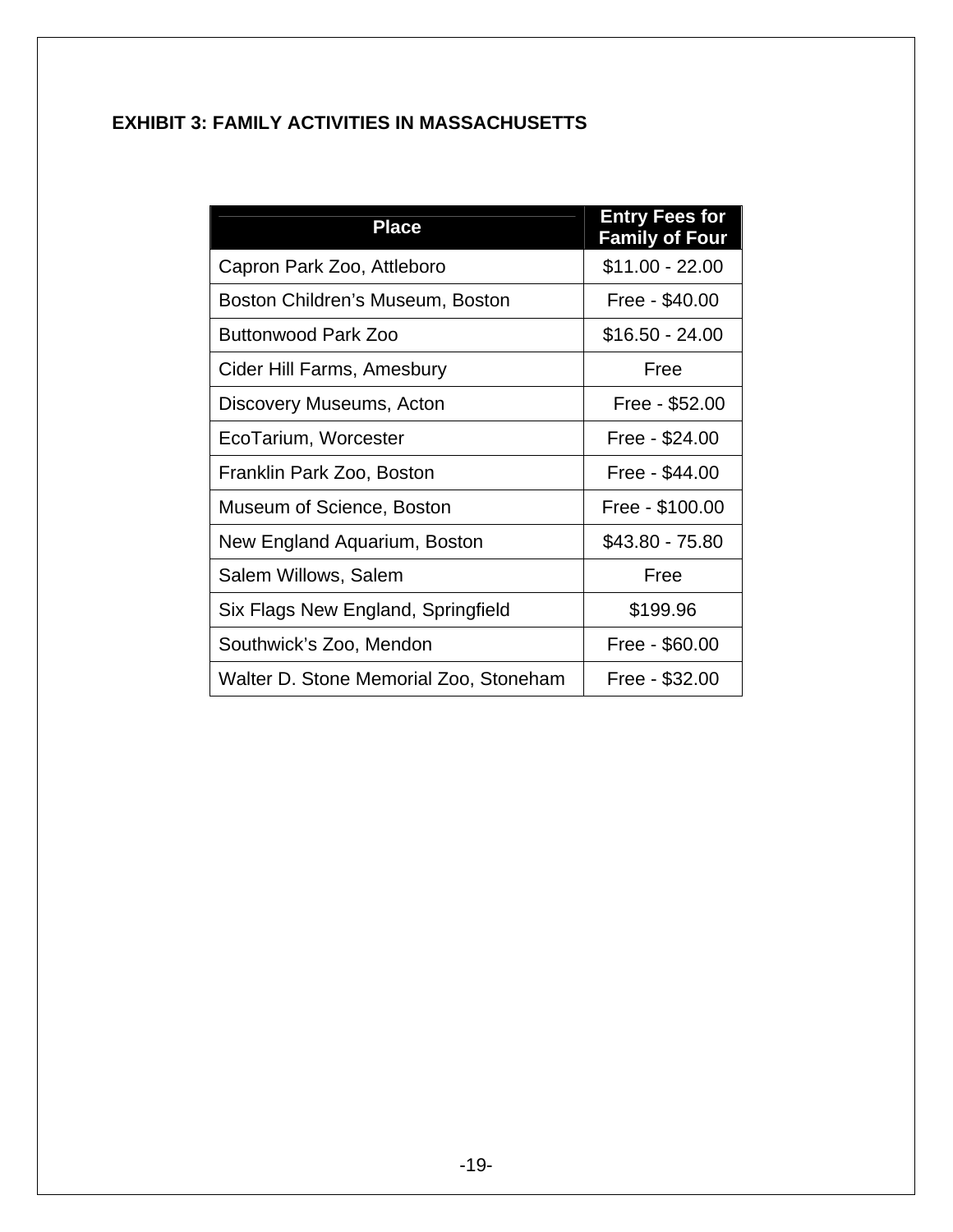# **EXHIBIT 4: 2006-08 FAMILY ENTERTAINMENT EVENTS IN MASSACHUSETTS**

| <b>Performer/Show</b>                                   | <b>Venue</b>                                                           | Date(s)                                                                      | <b>Ticket Price for</b><br><b>Family of Four</b> |
|---------------------------------------------------------|------------------------------------------------------------------------|------------------------------------------------------------------------------|--------------------------------------------------|
| Cirque du Soleil                                        | <b>Boston</b>                                                          | 08/22/08                                                                     | Unavailable                                      |
| Cirque du Soleil: Corteo                                | Suffolk Downs<br><b>Boston</b>                                         | 09/08/06-10/08/06                                                            | \$126.00-\$320.00                                |
| The Big Apple Circus                                    | <b>Boston City Hall Plaza</b><br><b>Boston</b>                         | 03/31/07-05/06/07<br>03/29/08-05/04/08                                       | \$60.00-240.00<br>\$60.00-400.00                 |
| Disney on Ice: Disney/<br>Pixar's Finding Nemo          | <b>TD BankNorth Garden</b><br><b>Boston</b>                            | 12/27/07 - 12/30/07                                                          | \$68.00-288.00                                   |
| Disney on Ice:<br><b>Princess Classics</b>              | <b>DCU Center</b><br>Worcester                                         | 01/23/07-01/27/08                                                            | \$64.00-168.00                                   |
| Disney on Ice:<br><b>Princess Classics</b>              | <b>MassMutual Cener</b><br>Springfield                                 | 01/30/08-02/03/08                                                            | \$60.00-200.00                                   |
| Sesame Street Live: When<br>Elmo Grows Up               | <b>MassMutual Center</b><br>Springfield                                | 10/18/07-10/21/07                                                            | \$40.00-100.00                                   |
| World Famous Lipizzaner<br><b>Stallions</b>             | Agganis Arena<br><b>Boston</b>                                         | 10/06/07                                                                     | \$140.00-300.00                                  |
| <b>Taste of Boston</b>                                  | Downtown Crossing                                                      | 08/04/08-08/05/08                                                            | Unavailable                                      |
| <b>Belchertown Fair</b>                                 | <b>Town Common</b><br><b>Belchertown</b>                               | 09/20/07-09/23/07                                                            | Free                                             |
| <b>Fall Foliage Festival</b>                            | <b>Western Gateway</b><br>Heritage<br><b>State Park</b><br>North Adams | 09/24/06-10/01/06<br>09/22/07-09/30/07                                       | Free                                             |
| <b>Thanksgiving Harvest</b>                             | Red Apple Farm                                                         | 11/18/06-11/19/06                                                            | 2006: Free                                       |
| Festival                                                | Phillipston                                                            | 11/17/07-11/18/07                                                            | 2007: \$8                                        |
| <b>Quincy Christmas Parade</b>                          | Quincy                                                                 | 11/26/06 & 11/25/07                                                          | Free                                             |
| John Hancock<br>Champions On Ice                        | <b>TD BankNorth Garden</b><br><b>Boston</b>                            | 04/22/07                                                                     | From \$110.00                                    |
| Dan Zanes & Friends                                     | <b>Amherst Concert Hall</b><br>Amherst                                 | 02/29/08                                                                     | \$48.00-140.00                                   |
| Cape & Islands Whale Trail                              | <b>Chase Park</b><br>Cape Cod                                          | 08/17/07-09/23/07                                                            | Free-\$300.00                                    |
| <b>Puppet Showplace Theatre:</b><br>Puppets at Night    | <b>Brookline</b>                                                       | 09/23/06, 11/04/06,<br>01/20/07, 03/03/07,<br>03/15/07-03/17/07,<br>05/19/07 | \$30.00-38.00                                    |
| Dan Zanes & Friends                                     | Somerville Theater<br>Somerville                                       | 04/04/08-04/06/08                                                            | Unavailable                                      |
| <b>Puppet Showplace Theatre:</b><br><b>Family Shows</b> | <b>Brookline</b>                                                       | 09/19/07-11/29/07                                                            | \$30.00-38.00                                    |
| Wicked: The Untold Story of<br>the Witches of Oz        | The Opera House<br><b>Boston</b>                                       | 09/12/07-11/11/07                                                            | \$130.00-520.00                                  |
| <b>Blue Man Group</b>                                   | Charles Playhouse<br><b>Boston</b>                                     | 10/17/07-12/02/07                                                            | \$192.00-232.00                                  |
| To Kill a Mockingbird                                   | <b>Wheelock Family Theatre</b><br><b>Boston</b>                        | 10/26/07                                                                     | \$76.00-92.00                                    |